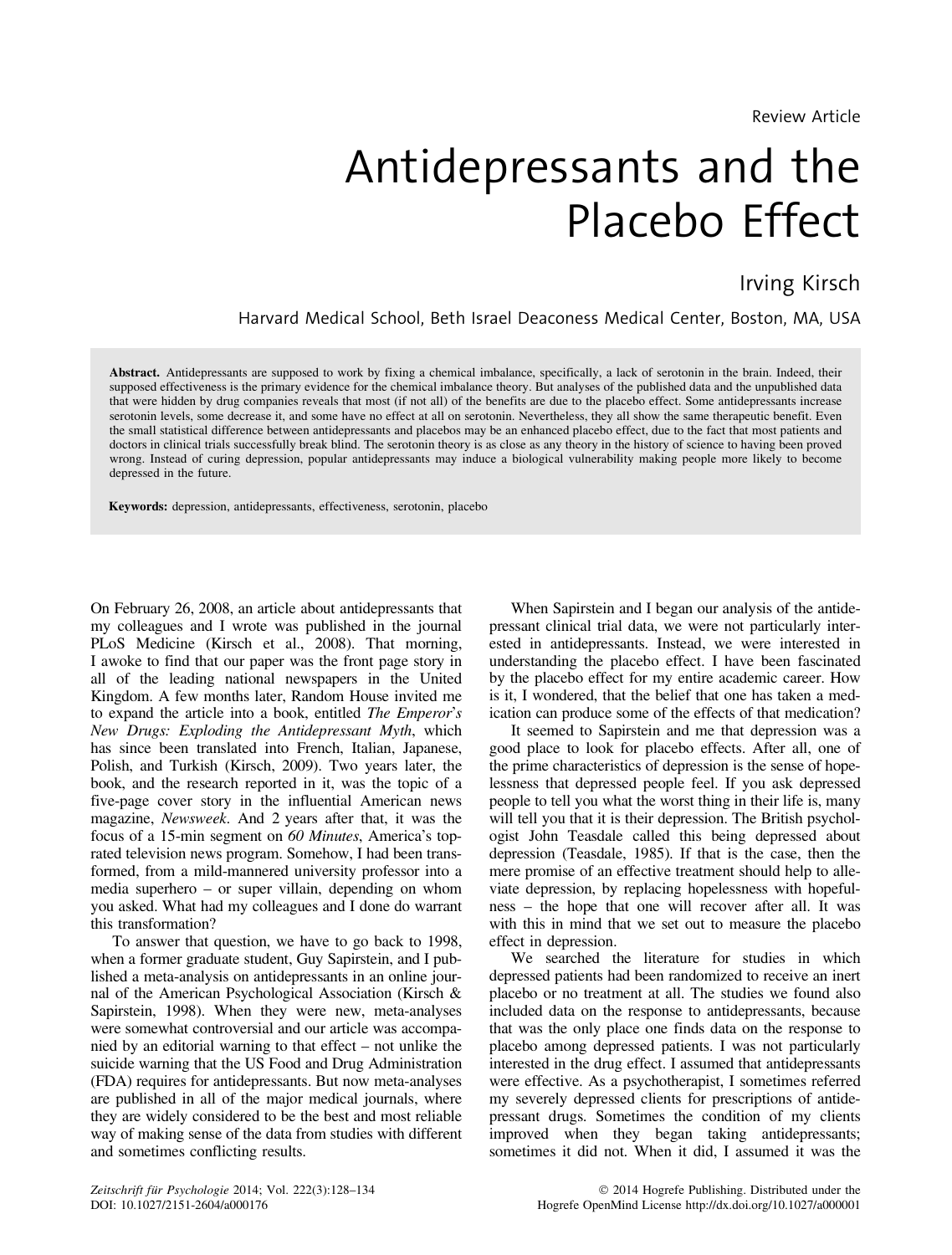effect of the drug that was making them better. Given my long standing interest in the placebo effect, I should have known better, but back then I did not.

Analyzing the data we had found, we were not surprised to find a substantial placebo effect on depression. What surprised us was how small the drug effect was. Seventy-five percent of the improvement in the drug group also occurred when people were give dummy pills with no active ingredient in them. Needless to say, our meta-analysis proved to be very controversial. Its publication led to heated exchanges (e.g., Beutler, 1998; Kirsch, 1998; Klein, 1998). The response from critics was that these data could not be accurate. Perhaps our search had led us to analyze an unrepresentative subset of clinical trials. Antidepressants had been evaluated in many trials, the critics said, and their effectiveness had been well established.

In an effort to response to these critics, we decided to replicate our study with a different set of clinical trials (Kirsch, Moore, Scoboria, & Nicholls, 2002). To do this, we used the Freedom of Information Act to request that the Food and Drug Administration (FDA) send us the data that pharmaceutical companies had sent to it in the process of obtaining approval for six new generation antidepressants that accounted for the bulk of antidepressant prescriptions being written at the time. There are a number of advantages to the FDA data set. Most important, the FDA requires that the pharmaceutical companies provide information on all of the clinical trials that they have sponsored. Thus, we had data on unpublished trials as well as published trials. This turned out to be very important. Almost half of the clinical trials sponsored by the drug companies have not been published (Melander, Ahlqvist-Rastad, Meijer, & Beermann, 2003; Turner, Matthews, Linardatos, Tell, & Rosenthal, 2008). The results of the unpublished trials were known only to the drug companies and the FDA, and most of them failed to find a significant benefit of drug over placebo. A second advantage of the FDA trials in the FDA dataset is that they all used the same primary measure of depression – the Hamilton depression scale (HAM-D). That made it easy to understand the clinical significance of the drug-placebo differences. Finally, the data in the FDA files were the basis upon which the medications were approved. In that sense they have a privileged status. If there is anything wrong with those trials, the medications should not have been approved in the first place.

In the data sent to us by the FDA, only 43% of the trials showed a statistically significant benefit of drug over placebo. The remaining 57% were failed or negative trials. Similar results have been reported in other meta-analyses (Turner et al., 2008), including one conducted by the FDA on the clinical trials of all antidepressants that it had approved between 1983 and 2008 (Khin, Chen, Yang, Yang, & Laughren, 2011). The results of our analysis indicated that the placebo response was 82% of the response to these antidepressants. Subsequently, my colleagues and I replicated our meta-analysis on a larger number of trials that had been submitted to the FDA (Kirsch et al., 2008). With this expanded data set, we found once again that 82% of the drug response was duplicated by placebo. More important, in both analyses, the mean difference between drug and placebo was less than two points on the HAM-D. The HAM-D is a 17-item scale on which people can score from 0 to 53 points, depending on how depressed they are. A six-point difference can be obtained just by changes in sleep patterns, with no change in any other symptom of depression. So the 1.8 difference that we found between drug and placebo was very small indeed – small enough to be clinically insignificant. But you don't have to take my word for how small this difference is. The National Institute for Health and Care Excellence (NICE), which drafts treatment guidelines for the National Health Service in the United Kingdom, has established a threepoint difference between drug and placebo on the HAM-D as a criterion of clinical significance (NICE, 2004). Thus, when published and unpublished data are combined, they fail to show a clinically significant advantage for antidepressant medication over inert placebo.

I should mention here the difference between statistical significance and *clinical* significance. Statistical significance concerns how reliable an effect is. Is it a real effect, or is it just due to chance? Statistical significance does not tell you anything about the size of the effect. Clinical significance, on the other hand, deals with the size of an effect and whether it would make any difference in a person's life. Imagine, for example, that a study of 500,000 people has shown that smiling increases life expectancy – by 5 min. With 500,000 subjects, I can virtually guarantee you that this difference will be statistically significant, but it is clinically meaningless.

The results of our analyses have since been replicated repeatedly (Fountoulakis & Möller, 2011; Fournier et al., 2010; NICE, 2004; Turner et al., 2008). Some of the replications used our data; others analyzed different sets of clinical trials. The FDA even did its own meta-analysis on all of the antidepressants that they have approved (Khin et al., 2011). But and despite differences in the way the data have been spun, the numbers are remarkably consistent. Differences on the HAM-D are small – always below the criterion set by NICE. Thomas P. Laughren, the director of the FDA's psychiatry products division, acknowledged this on the American television news program 60 Minutes. He said, ''I think we all agree that the changes that you see in the short-term trials, the difference in improvement between drug and placebo is rather small.''

And it is not only the short-term trials that show a small, clinically insignificant difference between drug and placebo. In their meta-analysis of published clinical trials, NICE (2004) found that the difference between drug and placebo in the long-term trials were no larger than those in short-term trials.

## Severity of Depression and Antidepressant Effectiveness

Critics of our 2002 meta-analysis argued that our results were based on clinical trials conducted on subjects who were not very depressed (e.g., Hollon, DeRubeis, Shelton,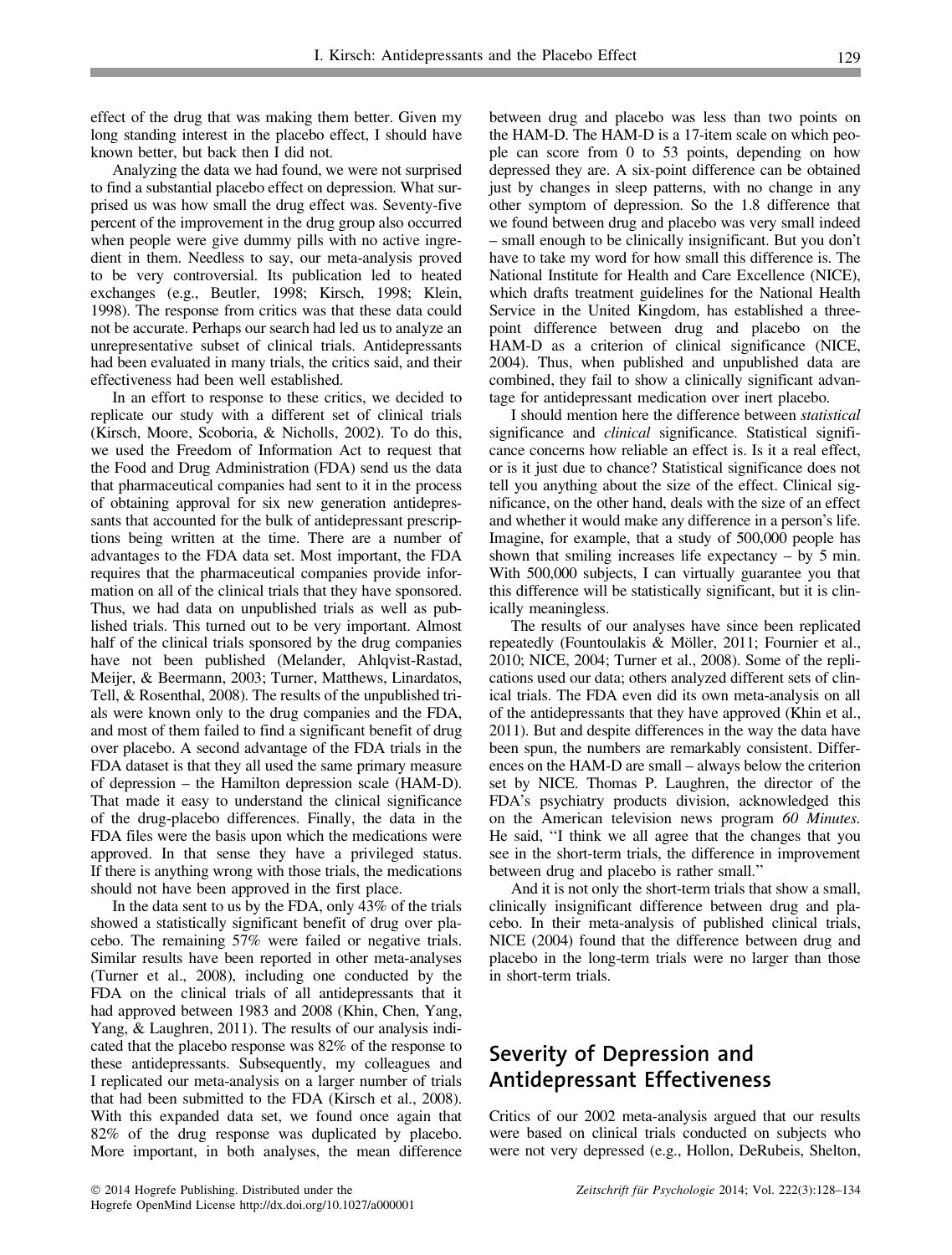& Weiss, 2002; Thase, 2002). In more depressed patients, they argued, a more substantial difference might be found. This criticism led my colleagues and I to reanalyze the FDA data in 2008 (Kirsch et al., 2008). We categorized the clinical trials in the FDA database according to the severity of the patients' depression at the beginning of the trial, using conventionally used categories of depression. As it turns out, all but one of the trials were conducted on moderately depressed patients, and that trial failed to show any significant difference between drug and placebo. Indeed, the difference was virtually nil (0.07 points on the HAM-D). All of the rest of the trials were conducted on patients whose mean baseline scores put them in the ''very severe'' category of depression, and even among these patients, the drug-placebo difference was below the level of clinical significance.

Still, severity did make a difference. Patients at the very extreme end of depression severity, those scoring at least 28 on the HAM-D, showed an average drug-placebo difference of 4.36 points. To find out how many patients fell within this extremely depressed group, I asked Mark Zimmerman from the Brown University School of Medicine to send me the raw data from a study in which he and his colleagues assessed HAM-D scores of patients who had been diagnosed with unipolar major depressive disorder (MDD) after presenting for an intake at a psychiatric outpatient practice (Zimmerman, Chelminski, & Posternak, 2005). Patients with HAM-D scores of 28 or above represented 11% of these patients. This suggests that 89% of depressed patients are not receiving a clinically significant benefit from the antidepressants that are prescribed for them.

Yet this 11% figure may overestimate the number of people who benefit from antidepressants. Antidepressants are also prescribed to people who do not qualify for the diagnosis of major depression. My neighbor's pet dog died; his physician prescribed an antidepressant. A friend in the US was diagnosed with lumbar muscle spasms and was prescribed an antidepressant. I have lost count of the number of people who have told me they were prescribed antidepressants when complaining of insomnia – even though insomnia is a frequently reported side effect of antidepressants. About 20% of patients suffering from insomnia in the United States are given antidepressants as a treatment by their primary care physicians (Simon & VonKorff, 1997), despite the fact that ''the popularity of antidepressants in the treatment of insomnia is not supported by a large amount of convincing data, but rather by opinions and beliefs of the prescribing physicians'' (Wiegand, 2008, p. 2411).

## Predicting Response to Treatment

Severity of depression is one of the few predictors of response to treatment. Type of antidepressant little if any impact on treatment response. As summarized in a 2011 meta-analysis of studies comparing one antidepressant to another:

On the basis of 234 studies, no clinically relevant differences in efficacy or effectiveness were detected for the treatment of acute, continuation, and maintenance phases of MDD. No differences in efficacy were seen in patients with accompanying symptoms or in subgroups based on age, sex, ethnicity, or comorbid conditions... Current evidence does not warrant recommending a particular secondgeneration antidepressant on the basis of differences in efficacy (Gartlehner et al., 2011, p. 772).

Although type of medication does not make a clinically significant difference in outcome, response to placebo does. Almost all antidepressant trials include a placebo run-in phase. Before the trial begins, all of the patients are given a placebo for a week or two. After this run-in period, the patients are reassessed, and anyone who has improved substantially is excluded from the trial. That leaves patients who have not benefitted at all from placebo and those who have benefited only a little bit. These are the patients who are randomized to be given drug or kept on placebo. As it turns out, the patients who show at least a little improvement during the run-in period are the ones most likely to respond to the real drug, as shown not only by physician ratings, but also by changes in brain function (Hunter, Leuchter, Morgan, & Cook, 2006; Quitkin et al., 1998).

## How Did These Drugs Get Approved?

How is it possible that medications with such weak efficacy data were approved by the FDA? The answer lies in an understanding of the approval criteria used by the FDA. The FDA requires two adequately conducted clinical trials showing a significant difference between drug and placebo. But there is a loophole: There is no limit to the number of trials that can be conducted in search of these two significant trials. Trials showing negative results simply do not count. Furthermore, the clinical significance of the findings is not considered. All that matters is that the results are statistically significant.

The most egregious example of the implementation of this criterion is provided by the FDA's approval of vilazodone in 2011. Seven controlled efficacy trials were conducted. The first five failed to show any significant differences on any measure of depression, and the mean drugplacebo difference in these studies was less than  $\frac{1}{2}$  point on the HAM-D, and in two of the three trials, the direction of the difference actually favored the placebo. The company ran two more studies and managed to obtain small but significant drug-placebo differences (1.70 points). The mean drug-placebo difference across the seven studies was 1.01 HAM-D points. This was sufficient for the FDA to grant approval, and the information approved by the FDA for informing doctors and patients reads, ''The efficacy of VIIBRYD was established in two 8-week, randomized,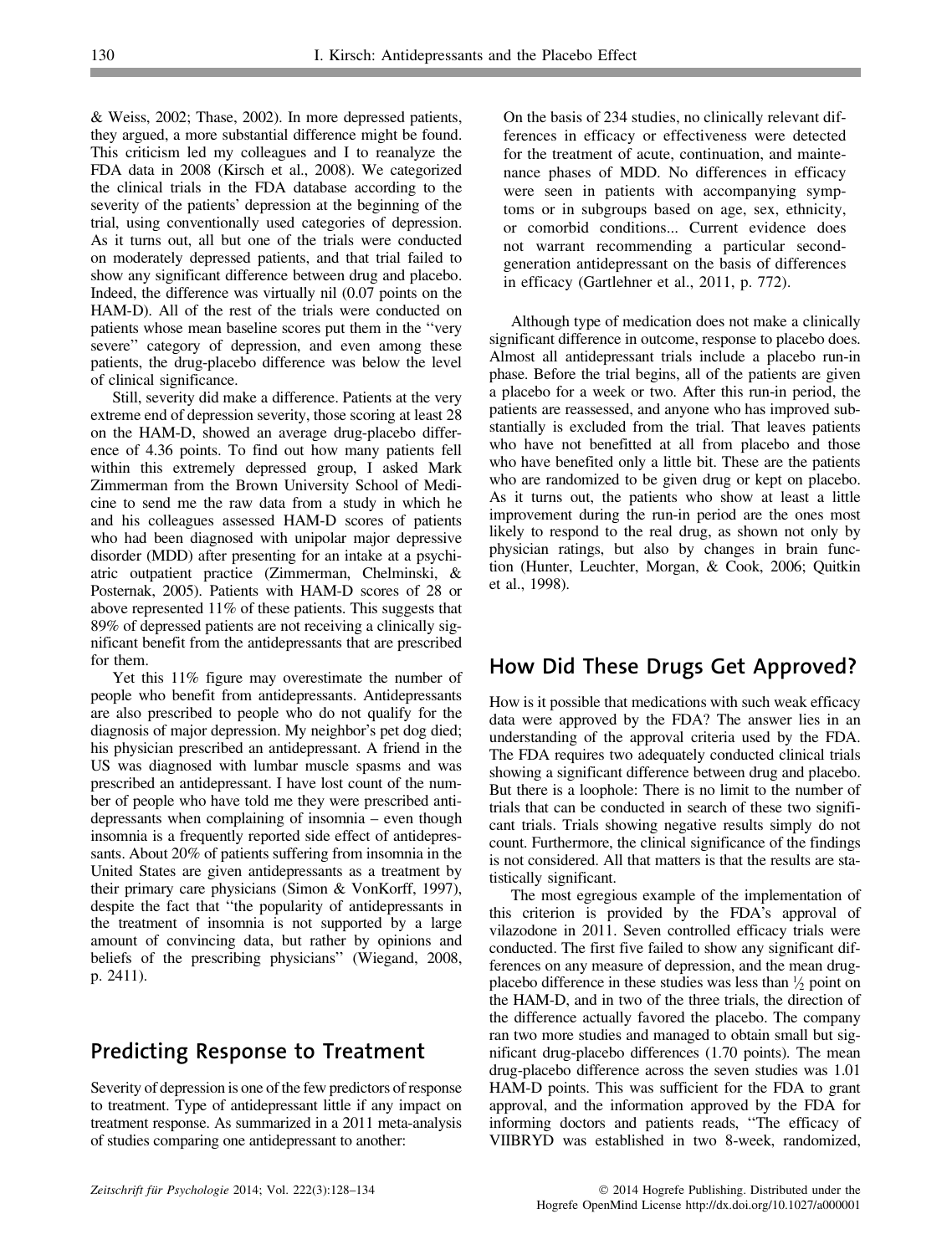double-blind, placebo-controlled trials.'' No mention is made of the five failed trials that preceded the two successful ones.

The failure to mention the unsuccessful trials was not merely an oversight; it reflects a carefully decided FDA policy dating back for decades. To my knowledge, there is only one antidepressant in which the FDA included information on the existence of negative trials. The exception is citalopram, and the inclusion of the information followed an objection raised by Paul Leber, who was at the time the director of the FDA Division of Neuropharmacological Drug Products. In an internal memo dated May 4, 1998, Leber wrote:

One aspect of the labeling deserves special mention. The [report] not only describes the clinical trials providing evidence of citalopram's antidepressant effects, but make mention of adequate and well-controlled clinical studies that failed to do so... The Office Director is inclined toward the view that the provision of such information is of no practical value to either the patient or prescriber. I disagree. I believe it is useful for the prescriber, patient, and 3rd-party payer to know, without having to gain access to official FDA review documents, that citalopram's antidepressants effects were not detected in every controlled clinical trial intended to demonstrate those effects. I am aware that clinical studies often fail to document the efficacy of effective drugs, but I doubt that the public, or even the majority of the medical community, is aware of this fact. I am persuaded that they not only have a right to know but that they should know. Moreover, I believe that labeling that selectively describes positive studies and excludes mention of negative ones can be viewed as potentially ''false and misleading.'' (Leber, May 4, 1998).

Hooray for Paul Leber. I have never met or corresponded with this gentleman, but because of this courageous memo, he is one of my heroes.

#### The Serotonin Myth

Over the years, I have noticed something very strange in the antidepressant literature. When different antidepressants are compared with each other, their effects are remarkable similar. I first noticed this when Guy Sapirstein did our 1998 meta-analysis of the published literature. When we first saw how small the actual drug effect was, we thought we might have done something wrong. Perhaps we had erred by including trials that had evaluated different types of antidepressants. Maybe we are underestimating the true effectiveness of antidepressants by including clinical trials of drugs that were less effective than others.

Before submitting our paper for publication, we went back to the data and examined the type of antidepressant used each trial. Some were selective serotonin reuptake inhibitors (SSRIs), others were tricyclic medications, we lumped together the trials on antidepressant drugs that were neither SSRIs nor tricyclics and called them ''other antidepressants.'' And then we noticed that there was a fourth category of drugs in the trials were had analyzed. These were trials in which drugs that are not thought to be antidepressants at all – tranquilizers and thyroid medications, for example – were given to depressed patients and evaluated for their effect on depression.

When we analyzed the drug and placebo response for each type of drug, we found another surprise awaiting us. It did not matter what kind of drug the patients had been given in the trial. The response to the drug was always the same, and 75% of that response was also found in the placebo groups. I recall being impressed by how unusual the similarity in results was, but I have since learned that they are not unusual at all. I have since encountered this phenomenon over and over again. In the STAR\*D trial, which, at a cost of \$35,000,000, is the most costly clinical trial of antidepressants ever conducted, patients who did not respond to the prescribed SSRI were switched to a different antidepressant (Rush et al., 2006). Some were switched to a SNRI (serotonin-noradrenalin-reuptake-inhibitor), a drug that is supposed to increase norepinephrine as well as of serotonin in the brain. Others were switched to an NDRI (norepinephrinedopamine reuptake inhibitor), which is supposed to increase norepinephrine and dopamine, without affecting serotonin at all. And still others were simply given a different SSRI. About one out of four patients responded clinically to the new drug, but it did not matter which new drug they were given. The effects ranged from 26% to 28%; in other words, they were exactly the same regardless of type of drug.

The most commonly prescribed antidepressants are SSRIs, drugs that are supposed to selectively target the neurotransmitter serotonin. But there is another antidepressant that has a very different mode of action. It is called tianeptine, and it has been approved for prescription as an antidepressant by the French drug regulatory agency. Tianeptine is an SSRE, a selective serotonin reuptake enhancer. Instead of increasing the amount of serotonin in the brain, it is supposed to decrease it. If the theory that depression is caused by a deficiency of serotonin were correct, we would expect to make depression worse. But it doesn't. In clinical trials comparing the effects of tianeptine to those of SSRIs and tricyclic antidepressants, 63% of patients show significant improvement (defined as a 50% reduction in symptoms), the same response rate that is found for SSRIs, NDRIs, and tricyclics, in this type of trial (Wagstaff, Ormrod, & Spencer, 2001). It simply does not matter what is in the medication – it might increase serotonin, decrease it, or have no effect on serotonin at all. The effect on depression is the same.

What do you call pills, the effects of which are independent of their chemical composition? I call them ''placebos.''

#### Antidepressants as Active Placebos

All antidepressants seem to be equally effective, and although the difference between drug and placebo is not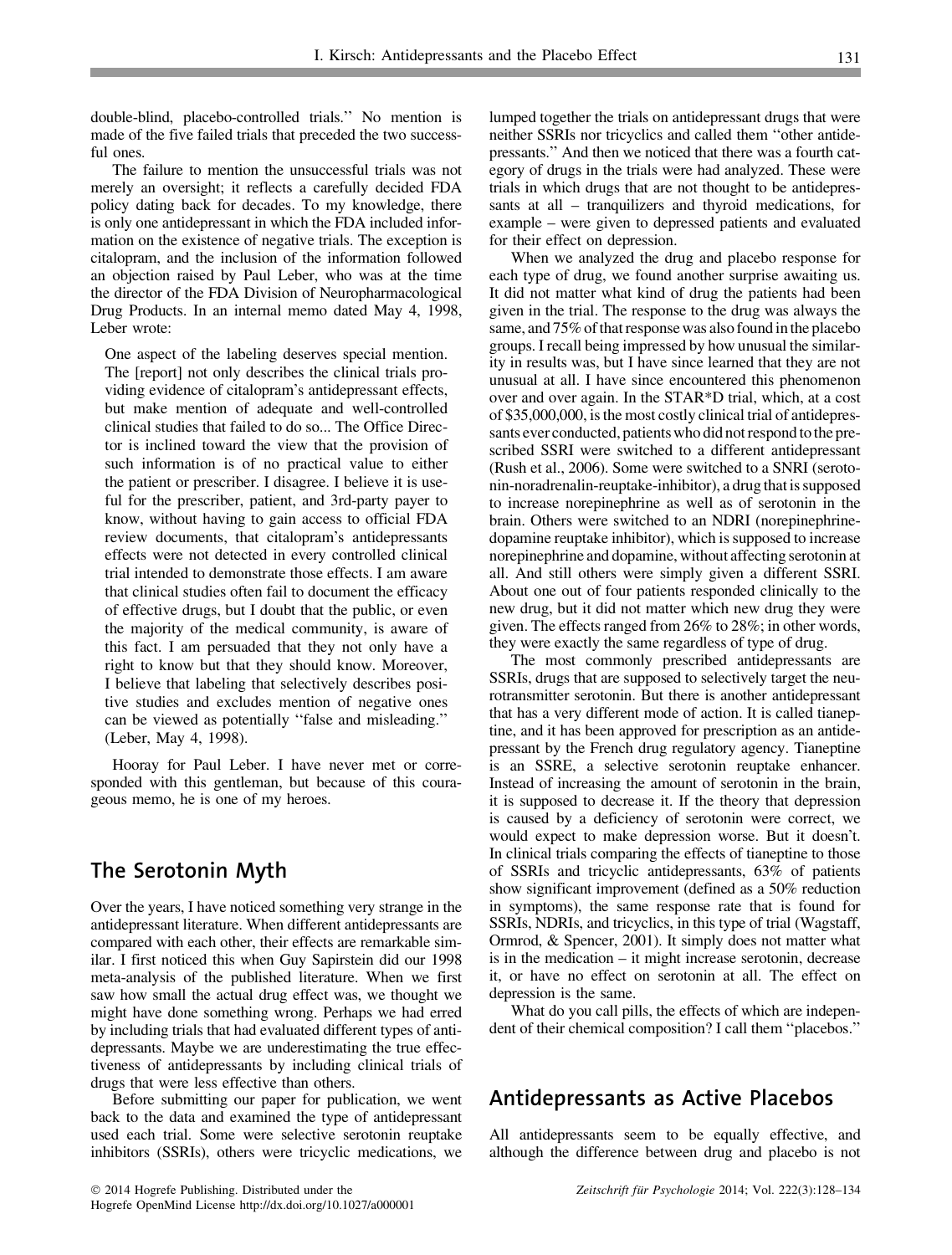clinically significant, it is significant statistically. This leads to the obvious question: What do all of these active drugs have in common that make their effect on depression slightly, but statistically significantly, better than placebo?

One think that antidepressants have in common is that they all produce side effects. Why is that important? Imagine that you are a subject in a clinical trial. You are told that the trial is double blind and that you might be given a placebo. You are told what the side effects of the medication are. The therapeutic effects of the drug may take weeks to notice, but the side effects might occur more quickly. Would you not wonder to which group you had been assigned, drug or placebo? And noticing one of the listed side effects, would you not conclude that you had been given the real drug? In one study, 89% of the patients in the drug group correctly ''guessed'' that they had been given the real antidepressant, a result that is very unlikely to be due to chance (Rabkin et al., 1986).

In other words, clinical trials are not really double blind. Many patients in clinical trials realize that they have been given the real drug, rather than the placebo, most likely because of the drug's side effects. What effect is this likely to have in a clinical trial? We do not have to guess at the answer to this question. Bret Rutherford and his colleagues at Columbia University have provided the answer. They examined the response to antidepressants in studies that did not have a placebo group with those in studies where they did have a placebo group (Rutherford, Sneed, & Roose, 2009). The main difference between these studies is that in the first case, the patients were certain they were getting an active antidepressant, where as in the placebocontrolled trials, they knew that they might be given a placebo. Knowing for sure that they were getting an active drug boosted the effectiveness of the drug significantly. This supports the hypothesis that the relatively small difference between drug and placebo in antidepressant trials are at least in part due to ''breaking blind'' and discerning that one is in the drug group, because of the side effects produced by the drug.

#### What to Do?

To summarize, there is a strong therapeutic response to antidepressant medication. But the response to placebo is almost as strong. This presents a therapeutic dilemma. The drug effect of antidepressants is not clinically significant, but the placebo effect is. What should be done clinically in light of these findings?

One possibility would be to use antidepressants as active placebos. But the risks involved in antidepressant use render this alternative problematic (Andrews, Thomson, Amstadter, & Neale, 2012; Domar, Moragianni, Ryley, & Urato, 2013; Serretti & Chiesa, 2009). Among the side effects of antidepressants are sexual dysfunction (which affects 70–80% of patients on SSRIs), long-term weight gain, insomnia, nausea, and diarrhea. Approximately 20% of people attempted to quit taking antidepressants show

withdrawal symptoms. Antidepressants have been linked to increases in suicidal ideation among children and young adults. Older adults have increased risks of stroke and death from all causes. Pregnant women using antidepressants are at increased risk of miscarriage, and if they don't miscarry, their offspring are more likely to be born with autism, birth malformations, persistent pulmonary hypertension, and newborn behavioral syndrome. Furthermore, some of these risks have been linked to antidepressant use during the first trimester of pregnancy, when women may not be aware that they are pregnant. Perhaps the most surprising health consequence of antidepressant use is one that affects people of all ages. Antidepressants increase the risk of relapse after one has recovered. People are more likely to become depressed again after treatment by antidepressants than after treatment by other means – including placebo treatment (Andrews et al., 2012; Babyak et al., 2000; Dobson et al., 2008). Furthermore, the degree to which the risk of relapse increases depends on the degree to which the particular antidepressant used changes neurotransmission in the brain. Given these health risks, antidepressants should not be used as a first-line treatment for depression.

Another possibility is to prescribe placebos. They are almost as effective as antidepressants, but elicit far fewer side effects. Surveys indicated that many physicians do in fact prescribe placebos (Raz et al., 2011; Tilburt, Emanuel, Kaptchuk, Curlin, & Miller, 2008). The conventional wisdom is that for a placebo to be effective, patients must believe they are receiving active medication, which entails deception. Besides being ethically questionable, the practice of deceiving patients runs the risk of undermining trust, which may be one of the most important clinical tools that clinicians have at their disposal. But is the conventional wisdom correct? My colleagues and I have tested and confirmed the hypothesis that placebos can be effective even when given openly, without deception, when given in the context of a warm therapeutic relationship and with an honest but convincing rationale as to why they should be effective (Kaptchuk et al., 2010). Our study targeted irritable bowel syndrome, rather than depression, but a small pilot study suggests that it might also work in the treatment of depression (Kelley, Kaptchuk, Cusin, Lipkin, & Fava, 2012). Until this is confirmed, however, placebo treatment is not a viable option.

Fortunately, placebos are not the only alternative to antidepressant treatment. My colleagues and I have conducted a meta-analysis of various treatments for depression, including antidepressants, psychotherapy, the combination of psychotherapy and antidepressants, and ''alternative'' treatments, which included acupuncture and physical exercise (Khan, Faucett, Lichtenberg, Kirsch, & Brown, 2012). We found no significant differences between these treatments or within different types of psychotherapy. When different treatments are equally effective, choice should be based on risk and harm, and of all of these treatments, antidepressant drugs are the riskiest and most harmful. If they are to be used at all, it should be as a last resort, when depression is extremely severe and all other treatment alternatives have been tried and failed.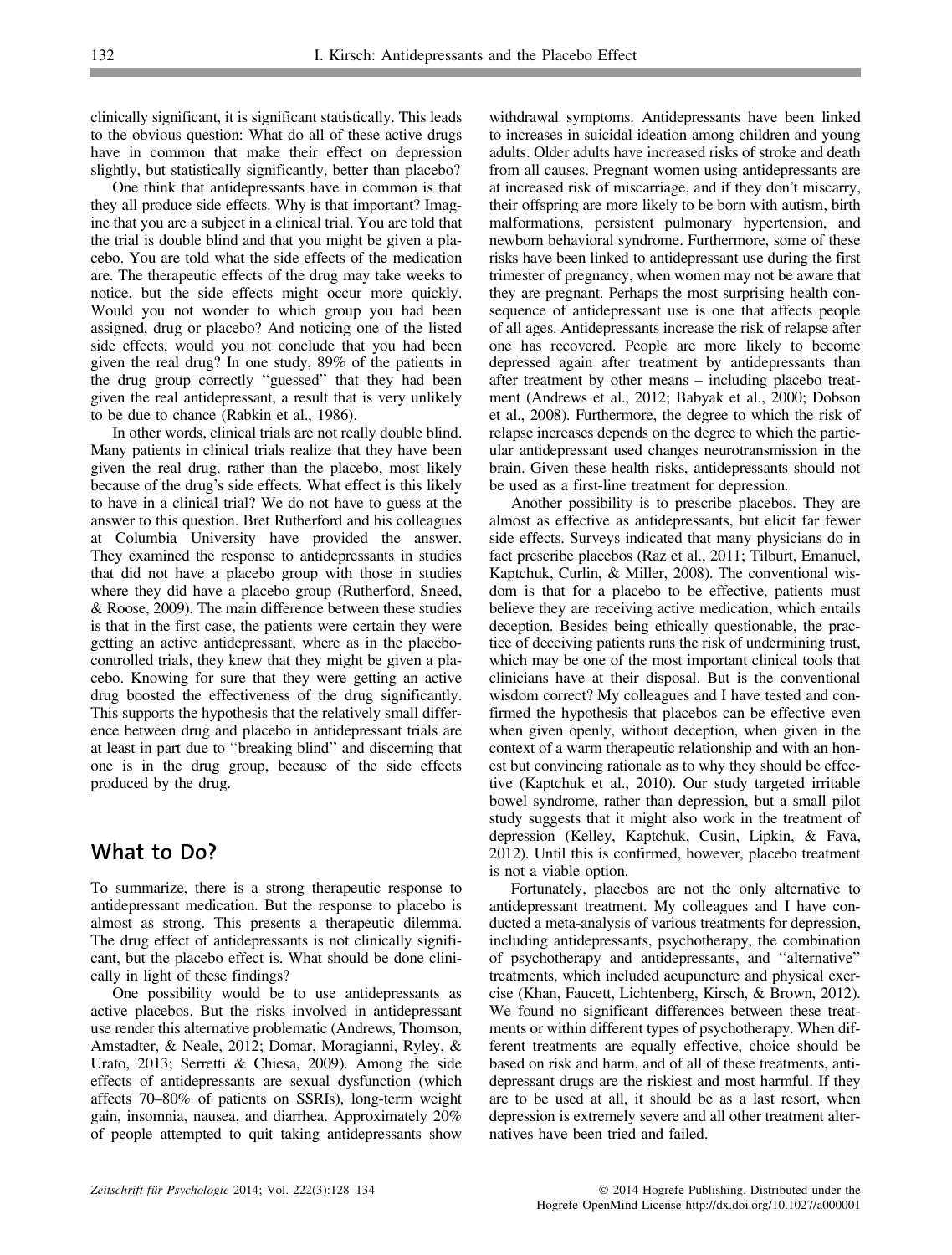#### References

- Andrews, P. W., Thomson, J. A., Amstadter, A., & Neale, M. C. (2012). Primum non nocere: An evolutionary analysis of whether antidepressants do more harm than good. [Review]. Frontiers in Psychology, 3, 117. doi: 10.3389/ fpsyg.2012.00117
- Babyak, M. A., Blumenthal, J. A., Herman, S., Khatri, P., Doraiswamy, P. M., Moore, K. A., ... Krishnan, K. R. (2000). Exercise treatment for major depression: Maintenance of therapeutic benefit at 10 months. Psychosomatic Medicine, 62, 633–638.
- Beutler, L. E. (1998). Prozac and placebo: There's a pony in there somewhere. Prevention & Treatment, 1, 3c. doi: 10.1037/1522-3736.1.2.13c
- Dobson, K. S., Hollon, S. D., Dimidjian, S., Schmaling, K. B., Kohlenberg, R. J., Gallop, R. J., ... Jacobson, N. S. (2008). Randomized trial of behavioral activation, cognitive therapy, and antidepressant medication in the prevention of relapse and recurrence in major depression. Journal of Consulting and Clinical Psychology, 76, 468–477. doi: 10.1037/0022-006X.76.3.468
- Domar, A. D., Moragianni, V. A., Ryley, D. A., & Urato, A. C. (2013). The risks of selective serotonin reuptake inhibitor use in infertile women: A review of the impact on fertility, pregnancy, neonatal health and beyond. Human Reproduction, 28, 160–171. doi: 10.1093/humrep/des383
- Fountoulakis, K. N., & Möller, H. J. (2011). Efficacy of antidepressants: A re-analysis and re-interpretation of the Kirsch data. International Journal of Neuro-Psychopharmacology, 14, 405.
- Fournier, J. C., DeRubeis, R. J., Hollon, S. D., Dimidjian, S., Amsterdam, J. D., Shelton, R. C., & Fawcett, J. (2010). Antidepressant drug effects and depression severity: a patient-level meta-analysis. Journal of the American Medical Association, 303, 47–53. doi: 10.1001/jama. 2009.1943
- Gartlehner, G., Hansen, R. A., Morgan, L. C., Thaler, K., Lux, L., Van Noord, M., ... Lohr, K. N. (2011). Comparative benefits and harms of second-generation antidepressants for treating major depressive disorder. Annals of Internal Medicine, 155, 772–785. doi: 10.1059/0003-4819-155- 11-201112060-00009
- Hollon, S. D., DeRubeis, R. J., Shelton, R. C., & Weiss, B. (2002). The emperor's new drugs: Effect size and moderation effects. Prevention and Treatment, 5, 28. doi: 10.1037/ 1522-3736.5.1.528c
- Hunter, A. M., Leuchter, A. F., Morgan, M. L., & Cook, I. A. (2006). Changes in brain function (quantitative eeg cordance) during placebo lead-in and treatment outcomes in clinical trials for major depression. American Journal of Psychiatry, 163, 1426–1432.
- Kaptchuk, T. J., Friedlander, E., Kelley, J. M., Sanchez, M. N., Kokkotou, E., Singer, J. P., ... Lembo, A. J. (2010). Placebos without deception: A randomized controlled trial in irritable bowel syndrome. PLoS One, 5, e15591. doi: 10.1371/journal.pone.0015591
- Kelley, J. M., Kaptchuk, T. J., Cusin, C., Lipkin, S., & Fava, M. (2012). Open-label placebo for major depressive disorder: A pilot randomized controlled trial. Psychotherapy and Psychosomatics, 81, 312–314.
- Khan, A., Faucett, J., Lichtenberg, P., Kirsch, I., & Brown, W. A. (2012). A systematic review of comparative efficacy of treatments and controls for depression. PLoS One, 7, e41778. doi: 10.1371/journal.pone.0041778
- Khin, N. A., Chen, Y. F., Yang, Y., Yang, P., & Laughren, T. P. (2011). Exploratory analyses of efficacy data from major depressive disorder trials submitted to the US Food and

Drug Administration in support of new drug applications. Journal of Clinical Psychiatry, 72, 464–472. doi: 10.4088/ JCP.10m06191

- Kirsch, I. (1998). Reducing noise and hearing placebo more clearly. Prevention & Treatment, 1, 7r. doi: 10.1037/1522- 3736.1.1.17r
- Kirsch, I. (2009). The emperor's new drugs: Exploding the antidepressant myth. London, UK: Bodley Head.
- Kirsch, I., Deacon, B. J., Huedo-Medina, T. B., Scoboria, A., Moore, T. J., & Johnson, B. T. (2008). Initial severity and antidepressant benefits: A meta-analysis of data submitted to the Food and Drug Administration. PLoS Medicine, 5, e45. doi: 10.1371/journal.pmed.0050045
- Kirsch, I., Moore, T. J., Scoboria, A., & Nicholls, S. S. (2002). The emperor's new drugs: An analysis of antidepressant medication data submitted to the U.S. Food and Drug Administration. Prevention and Treatment, 5, 23. doi: 10.1037/1522-3736.5.1.523a
- Kirsch, I., & Sapirstein, G. (1998). Listening to Prozac but hearing placebo: A meta-analysis of antidepressant medication. Prevention and Treatment, 1, 2a. doi: 10.1037/1522- 3736.1.1.12a
- Klein, D. F. (1998). Listening to meta-analysis but hearing bias. Prevention & Treatment, 1, 6c. doi: 10.1037/1522- 3736.1.1.16c
- Leber, P. (1998). Approvable action on Forrest Laboratories, Inc. NDA 20-822 Celexa (citalopram HBr) for the management of depression. In Memoradum to the Department of Health and Human Services, Public Health Service, Food and Drug Administration, Center for Drug Evaluation and Research May 4. Washington, DC: FDA.
- Melander, H., Ahlqvist-Rastad, J., Meijer, G., & Beermann, B. (2003). Evidence b(i)ased medicine – selective reporting from studies sponsored by pharmaceutical industry: Review of studies in new drug applications. British Medical Journal, 326, 1171–1173.
- NICE. (2004). Depression: Management of depression in primary and secondary care [Clinical practice guideline 23] Retrieved from www.nice.org.uk/page.aspx?o = 235213. London, UK: National Institute for Health and Care Excellence.
- Quitkin, F. M., McGrath, P. J., Stewart, J. W., Ocepek-Welikson, K., Taylor, B. P., Nunes, E., ... Klein, D. F. (1998). Placebo run-in period in studies of depressive disorders: Clinical, heuristic and research implications. British Journal of Psychiatry, 173, 242–248.
- Rabkin, J. G., Markowitz, J. S., Stewart, J. W., McGrath, P. J., Harrison, W., Quitkin, F. M., & Klein, D. F. (1986). How blind is blind? Assessment of patient and doctor medication guesses in a placebo-controlled trial of imipramine and phenelzine. Psychiatry Research, 19, 75–86.
- Raz, A., Campbell, N., Guindi, D., Holcroft, C., Déry, C., & Cukier, O. (2011). Placebos in clinical practice: A Pan-Canadian Review of attitudes and patterns of use between academic psychiatrists and non-psychiatrists. Canadian Journal of Psychiatry, 56, 198–208.
- Rush, A. J., Trivedi, M. H., Wisniewski, S. R., Nierenberg, A. A., Stewart, J. W., Warden, D., ... Fava, M. (2006). Acute and longer-term outcomes in depressed outpatients requiring one or several treatment steps: A STAR\*D report. American Journal of Psychiatry, 163, 1905–1917.
- Rutherford, B. R., Sneed, J. R., & Roose, S. P. (2009). Does study design influence outcome? Psychotherapy and Psychosomatics, 78, 172–181.
- Serretti, A., & Chiesa, A. (2009). Treatment-emergent sexual dysfunction related to antidepressants: A meta-analysis. Journal of Clinical Psychopharmacology, 29, 259–266.